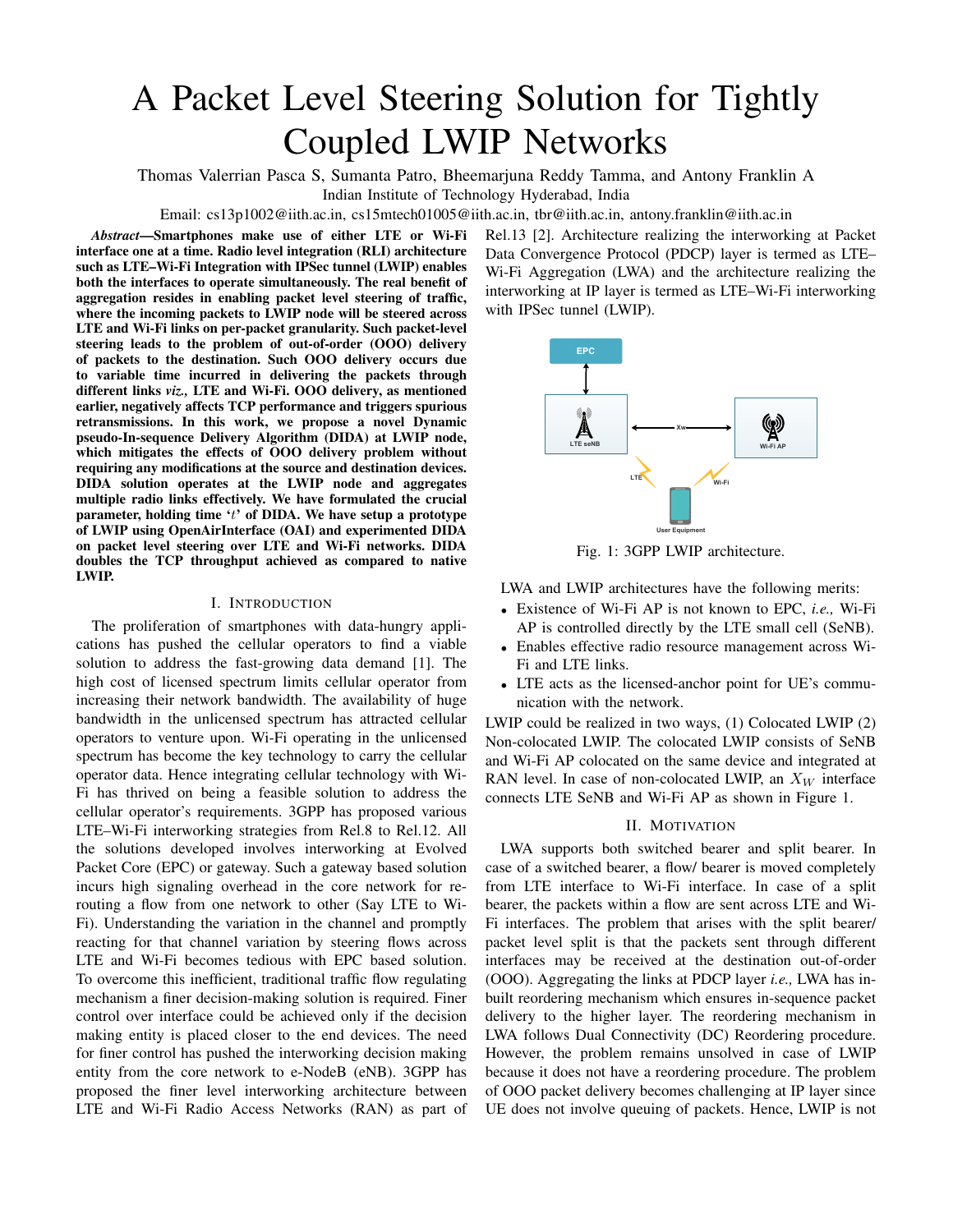

Fig. 2: Congestion Window for split ratio of 50% across LTE and Wi-Fi with 100 msec RTT for a 16MB file download.



Fig. 3: Congestion Window for split ratio of 50% across LTE and Wi-Fi with 20 msec RTT for a 32MB file download.



Fig. 4: Out Of Order packet arrival observed for packet split ratio of 20%, 50%, and 80% for 100 msec RTT.

suitable to perform split bearer based aggregation because of the IP layer's inability to reorder the packets. OOO packet delivery has a significant effect on TCP performance. To study the effect of packet level steering, we have employed packet steering at different granularity in our LWIP prototype; the prototype is detailed later in Section VI.

The experiment observes the growth of congestion window when round-robin based packet level steering is employed. The experiment is repeated for different round trip time (RTT) and different file sizes. This setup does not involve any congestion in the backhaul network. Figures 2 and 3 show the congestion window plot for the TCP flows downloading 16MB and 32MB with RTT as 100msec and 20msec respectively. The congestion window values are obtained by hooking on TCP parameters in Linux environment. In the experiment, 50% of the downlink packets are sent through LTE and the rest through Wi-Fi. The congestion window frequently drops for lower RTT because the number of packets received OOO at the destination is high. For every packet received OOO at the destination, a Duplicate Acknowledgment (DUP-ACK) is sent as the response to the source. The TCP source on receiving three such consecutive DUP-ACKs reduces its TCP congestion window by half in case of any AIMD based TCP congestion control algorithm.

Figure 4 captures the number of DUP-ACKs received at the sender for different packet level steering ratios. LTE-20, LTE-50, and LTE-80 correspond to 20%, 50%, and 80% of the incoming packets sent through LTE and the rest sent through Wi-Fi. In this scenario, Wi-Fi has a higher data rate than LTE, so steering the lowest fraction of packets to LTE has less number of DUP-ACKs (LTE-20). An appropriate fraction of steering traffic will also reduce the OOO packet delivery, but it cannot solve it completely.

To overcome this inefficiency in reducing the OOO packet delivery, in this work, we propose a pseudo reordering technique inspired by the packet reordering techniques detailed in Section III. We have evaluated the pseudo reordering technique using a testbed.

## III. RELATED WORK

LWIP is a fast commercializing technology, and it is a promising way forward for 1000x capacity increase using small cells. Here are some works targeted to solve OOO delivery problem in the literature. In [3], authors presented an interesting mechanism DOOR for detecting the OOO event at the sender. DOOR detects the OOO TCP ACK packets precisely by introducing an additional ordering information in TCP ACK packets.

Delayed ACK [4] mechanism introduces waiting time before the receiver generates a duplicate ACK, thus minimizing the OOO delivery. This method has a significant problem when a TCP ACK is delayed in the TCP slow-start phase, which will negatively affect the growth of the TCP window.

Other reordering techniques such as Reordering Robust-TCP [5] and TCP-Packet Reordering [6] target to prevent persistent packet reordering from contrived activating congestion response by deferring packet retransmission and congestion response till the occurrence of packet loss.

The other existing solution which readily enables aggregation of multiple radios is Multipath TCP (MPTCP) [7]. It enables multiple TCP sub-flow to be sent over different interfaces. The major challenge with MPTCP is its inability to make quick and efficient decisions to steer the packets across different subflows. Also, the steering decision is taken at the MPTCP sender. Hence, it cannot react for the fluctuations on the wireless channel quickly. In [8], the authors have developed an LWA system and presented that LWA is inefficient in aggregating LTE and Wi-Fi links due to large OOO packet delivery when the link rates of LTE and Wi-Fi are different.

All the above works concentrate on reducing the effect of OOO delivery which arises due to various factors in the network. But in case of LWIP, the packet level steering introduces OOO packet delivery at the last hop, for which none of the above mechanisms are well-calibrated. Taking the best features of all the above-mentioned algorithms and being inspired by them, we propose a novel Dynamic pseudo-In-sequence Delivery Algorithm (DIDA), which involves a network regulated reordering procedure detailed in Section IV.

#### *A. Contributions of the paper*

The main contributions of this paper are as follows:

• We investigate the bottleneck element for LWIP technology, which is the OOO packet delivery problem, and propose a novel DIDA algorithm that solves it in realtime.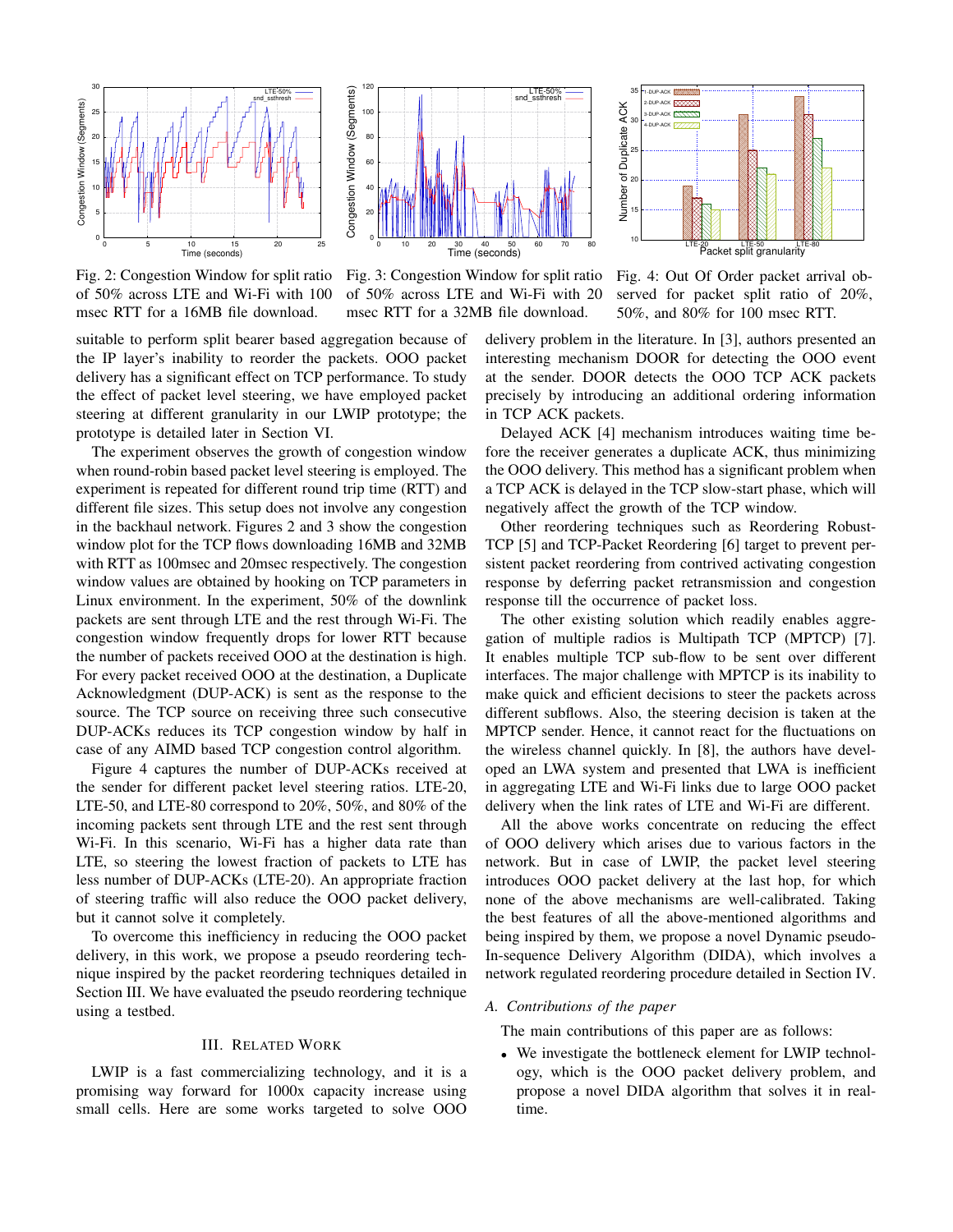- Optimal operation region for holding time to achieve insequence delivery is modeled.
- The proposed solution is evaluated using a testbed.

## IV. PROPOSED WORK

LWIP suffers from OOO packet delivery problem due to 'speed of the slowest link'. The speed of the slowest link signifies that when packets of a TCP stream are split across two interfaces, a packet sent through LTE could reach faster than Wi-Fi and vice-versa. Thus the total system throughput depends on the slowest link. An intelligent packet level steering algorithm can steer the packets across interfaces by knowing their capacities and their link qualities. Even for an intelligent packet level steering algorithm to work with LWIP, the problem of OOO delivery exists. This problem must be solved way ahead of proceeding. Hence introduce two major components to combat the problem, as shown in Figure 5, (a) A packet steering module to steer the traffic across LTE and Wi-Fi links and, (b) A novel DIDA receiver to solve the OOO packet delivery problem. The packet steering module is employed with two packet steering algorithms to observe the performance of LWIP. And the DIDA mechanism targets to maximize the system throughput. The term pseudo in DIDA refers to achieving in-sequence delivery for ACK packets (instead of actual data packets). These ACKs, if delivered OOO to TCP source node, could potentially cause a drop in TCP window growth. The data packets are buffered at TCP receiver buffer even if they are received out of order, and ACKs for corresponding packets are generated. In our experiment, TCP uses Selective ACK (SACK) to respond to the received packet.



Fig. 5: Components of the proposed system.

## *A. Packet Steering*

A packet steering algorithm would send some packets of flow through LTE link and rest through Wi-Fi link based on information about the links and decision making metrics. In this work, we consider two packet steering algorithms: (1) Steering the packets across the interface with a fixed steering



Fig. 6: Flow chart for working of DIDA.

ratio, and (2) Dynamic steering of packets across the interfaces based on link round trip time as a metric. TCP packets that have SYN, RST, and FIN bits set are sent exclusively through LTE after the handshake procedure. The packet level steering algorithm enables packet steering across LTE and Wi-Fi radio stacks at the IP layer. The solution adopted in this paper is a reduced form of VISIBLE [9] to enable real-time operation.

#### *B. Dynamic pseudo In sequence Delivery Algorithm*

Working procedure of DIDA is detailed in Figure 6. DIDA runs at LWIP node; it reorders the OOO ACK packets rather than actual data packets by buffering them. DIDA does not buffer TCP handshake ACK packets *(like SYN, SYN+ACK, and RST)*, but the rest of all ACK packets which are received OOO are buffered. An ACK Sequence Number variable is used per connection to verify the ACKs are received in-order. If the ACKs are in-order then they are forwarded to TCP sender, else the ACKs are buffered, and a Holding Timeout Timer  $(T_{hold})$ is started at the LWIP node from the third consecutively received DUP-ACK. The OOO ACKs of  $i^{th}$  flow are buffered in an ACK packet queue  $(Q_i)$ . Implementation of  $Q_i$  is realized as a map data structure, where the map entities include (i) five tuples of flow i, (ii) Holding Timeout Timer  $(T_{hold})$ , and (iii) reference to the ACK packet. If holding timer  $(T_{hold})$ expires (*i.e.,* larger than the maximum allowable holding time t), the packets queued in the buffer will be sent to the intended destination, and the corresponding entry in the map will be flushed. Obtaining the value of  $t$  will be detailed in the next section. If the missing ACK packet is received before the expiry of  $T_{hold}$ , then the timer will be stopped for that flow, and the in-sequence ACKs will be forwarded to the higher layer. DIDA works in real-time precisely.

## V. OPTIMAL HOLDING PERIOD

The holding time  $(t)$  is a crucial control factor in determining the system operating performance. The growth of the congestion window is favored by lesser RTT and high packet success probability. As  $t$  increases, more OOO packets are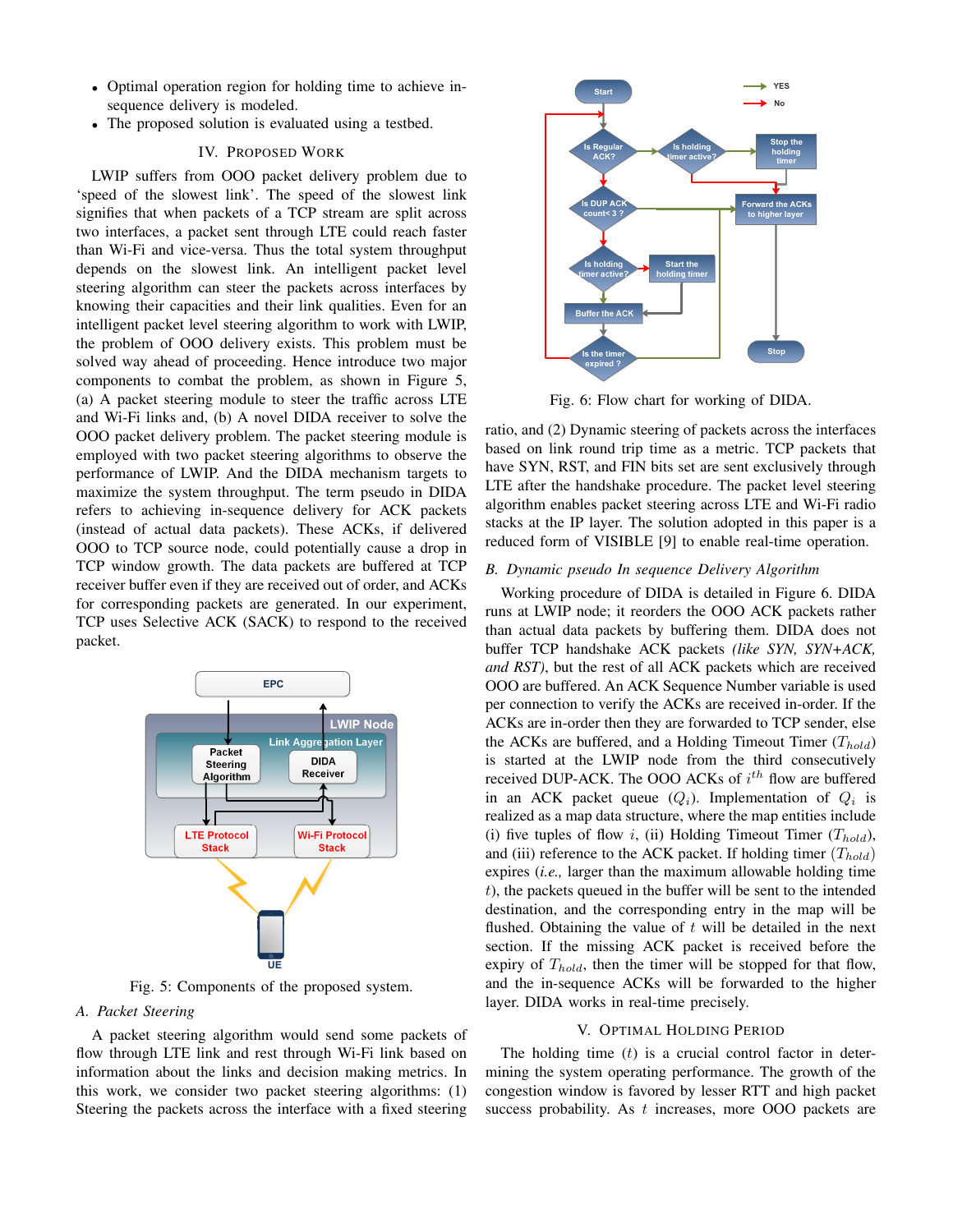resolved, and hence higher success ratio is achieved; at the same time, RTT gets increased, which negatively affects the window growth. Most of the congestion control algorithms, such as HTCP [10], STCP [11], and BIC [12] are dependent on RTT for deciding the growth of the congestion window. These constraints bring a trade-off in increasing and decreasing of the holding time. An optimal operating region of  $t$  must be formulated to maximize the system throughput. The system cannot hold the packets for a longer duration, which will cause retransmission timer to expire. Thereby triggering the retransmission timeout, which in-turn sets TCP window size to one and slow start phase begins. Hence, the holding time is bounded. Upper bound on holding time  $(t)$  is obtained from various parameters such as current RTT  $(R')$ , smoothed RTT ( $SRTT$ ), round-trip time variation ( $RTTVAR$ ), clock granularity  $(G)$ , a constant K whose value is 4 and retransmission timeout (RTO) [13].  $\gamma$  is a smoothening factor for RTT and typically set to  $1/8$  [14]. The maximum holding time  $(T_{MHT})$  is given by:

$$
T_{MHT} = \frac{1}{\gamma} \{ RTO - max(G, K \times RTTVAR) - (1 - \gamma) SRTT - \gamma R' \}
$$
 (1)

As the holding time increases, the number of packets delivered in-sequence to higher layers also increases. This leads to an increase in the success probability, and hence the growth of TCP CW. The buffer can reorder received ACK packets that are received within the holding time. The packets arrived through two interfaces that may not be in order. To mitigate this reordering problem, we found the probability of success through empirical results which can be represented as

$$
P_s(t) = \psi \times t^{\Upsilon} \tag{2}
$$

where  $\psi$  is normalizing factor, defined as  $\frac{1}{T_{MHT}^{\frac{1}{e}}}$ and Υ is reordering factor which is equal to  $\frac{1}{e}$ . Window growth function  $(\vartheta_t)$  depends on success probability  $(P_s(t))$  and RTT and it is given by:

$$
\vartheta_t = \delta_{buff} \times w \times (1 - \beta(w)) \times P_f(t)
$$
  
+ 
$$
\delta_{buff} \times P_s(t) \times \alpha(w) \left(\frac{T_E}{RTT + t}\right)
$$
  
subject to 
$$
0 \le t \le T_{MHT}
$$
  

$$
\delta_{buff}, RTT > 0
$$
 (3)

The term,  $\vartheta_t$  is a continuous function, and it is timedependent. As the holding time  $'t'$  increases, the probability of success  $P_s$  increases. But the growth of the TCP window decreases as the RTT component  $RTT + t$  increases. The overall window function  $\vartheta_t$  is dependent on both  $P_s$  and  $RTT + t$ . Other parameters are  $T_E$ , which is the time elapsed since the last successful transmission.  $\alpha(w)$  and  $\beta(w)$  denote increase and decrease function of window size in HSTCP [15], respectively. w corresponds to the observed window size.

First differentiation of  $\vartheta_t$  can be found as following:

$$
\vartheta'_{t} = -\delta_{buff} \times w \times (1 - \beta(w)) \times (e^{-1} \times t^{e^{-1} - 1})
$$

$$
+ \delta_{buff} \times \alpha(w) \times
$$

$$
T_E\left(\frac{e^{-1} \times t^{e^{-1} - 1} \times (RTT + t) - t^{e^{-1}}}{(RTT + t)^2}\right)
$$
(4)

It has been evaluated and observed that  $\vartheta''(t)$  (second derivative) is strictly lesser than zero which ensures that there is a maximum point. The maximum point is obtained by setting  $\vartheta'(t) = 0$  with unit  $\psi$ . The best holding time ' $t_{opt}$ ' is obtained as follows:

$$
t_{opt} = \frac{1}{2Ae^{-1}} \left( (2Ae^{-1} \times RTT + B(1 - e^{-1})) + \sqrt{(2Ae^{-1} \times RTT + B(1 - e^{-1}))^2 + 4Ae^{-1}(e^{-1} \times B \times RTT - Ae^{-1}RTT^2)} \right)
$$
(5)

where

$$
A = \delta_{buff} \times w \times (1 - \beta(w))
$$
  

$$
B = \delta_{buff} \times \alpha(w) \times T_E
$$

The maximum point is denoted as  $(t_{opt}, \vartheta(t_{opt}))$ . The best operating range  $R$  for holding time  $t_{opt}$  could be found using the following expression.

$$
LB = t_{opt} - \frac{R}{S_1 \times \theta}
$$

$$
UB = t_{opt} + \frac{R}{S_2 \times \theta}
$$

Here,  $t_{opt}$  corresponds to the t value for which  $\vartheta_t$  is observed to be maximum.  $LB$  and  $UB$  correspond to lower and upper bounds for operating region.  $S_1$  and  $S_2$  correspond to slope with respect to  $t = 0$  and  $t = T_{MHT}$ . The value of  $\theta$  is given as  $TS = \frac{1}{S1 + S2}$ .

TABLE I: Experimental Parameters

| <b>Parameter</b>           | Value            |
|----------------------------|------------------|
| LTE eNB bandwidth          | 5 MHz            |
| Number of resource blocks  | 25               |
| Wi-Fi transmit power       | 20 dbm           |
| <b>LTE MAC</b> scheduler   | Round Robin      |
| Wi-Fi frequency, bandwidth | 2.4 GHz, 20 MHz  |
| Wi-Fi standard             | IEEE 802.11 g, n |

#### VI. REALIZATION OF LWIP SYSTEM ARCHITECTURE

OpenAirInterface (OAI) [16] is used to setup the LWIP testbed, which includes OAI User Equipment (OAI-UE), OAI eNodeB (OAI-eNB), and OAI Core Network (OAI-CN). LWIP testbed is shown in Figure 7. It illustrates OAI-eNB and Cisco access point which are connected through ethernet. The control plane of LWIP is through LTE and data plane is through both LTE and Wi-Fi. Android prefers to use Wi-Fi link when both LTE and Wi-Fi interfaces are available. We enhanced the Android application HI PRIORITY KEEPER [17] which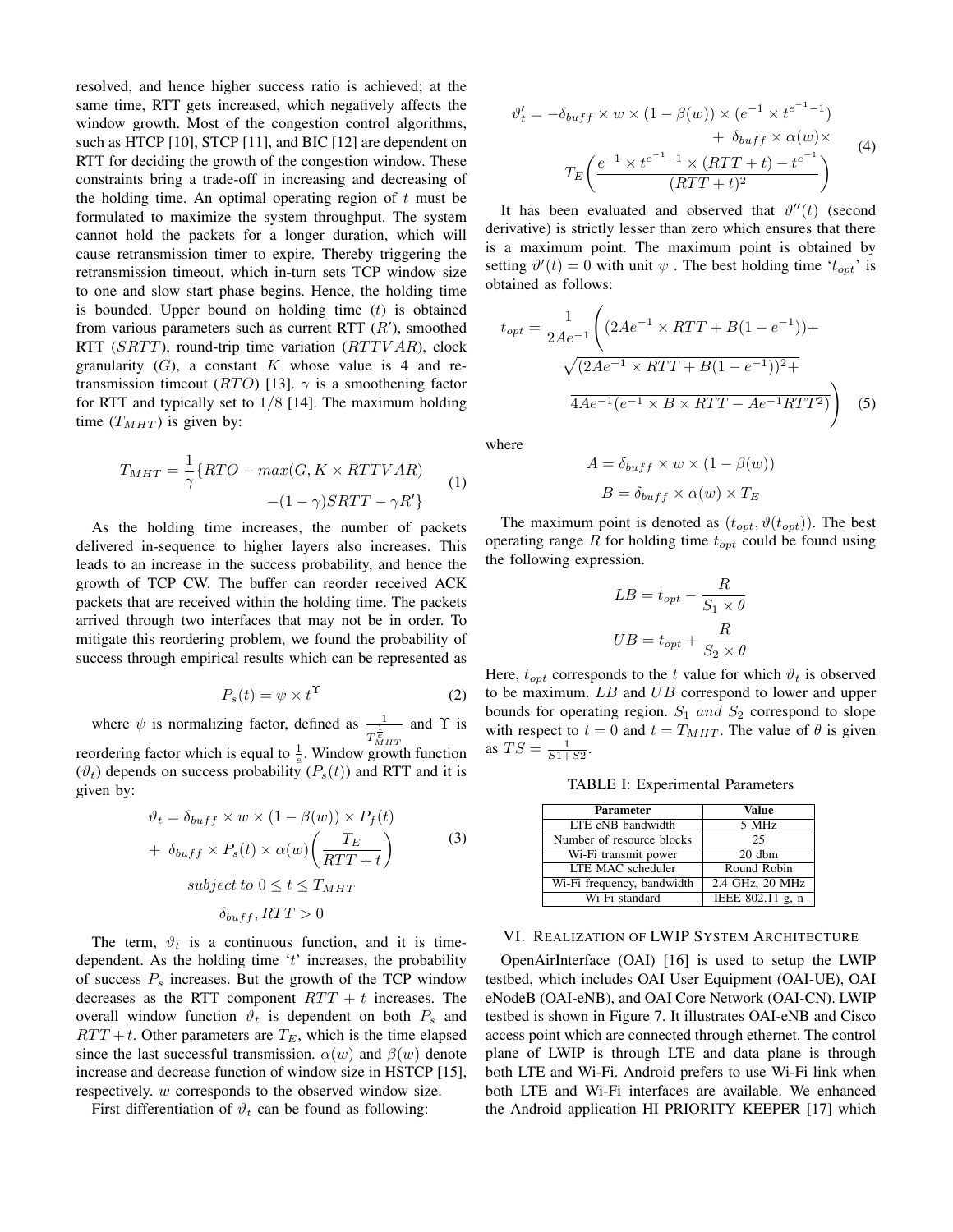allows LTE and Wi-Fi links to be used simultaneously. The original destination IP address of the packet is changed from UE LTE IP address to UE Wi-Fi IP address at LWIP node to realize LWIP operation. On receiving the packet at UE, the destination IP address is changed back to UE LTE IP address by rule the inserted at the destination Network Address Translation (NAT) chain of the Linux iptables. LWIP operation is enabled in Nexus 5, and it downloads a file from the remote server simultaneously through LTE and Wi-Fi interfaces. The uplink packets are strictly confined to be sent through the LTE interface. Link Aggregation Layer (LAL) is introduced at the LWIP node, and it is responsible for effectively aggregating LTE and Wi-Fi links. Figure 5 shows the components of LAL; it primarily includes (a) the packet steering module to steer the traffic across LTE and Wi-Fi links, and (b) our proposed DIDA receiver to solve the OOO packet delivery problem. The source code of LWIP is open for further research [18].

| TABLE II: Configurations of testbed setup |  |  |  |
|-------------------------------------------|--|--|--|
|-------------------------------------------|--|--|--|

| Parameter            | Value                                        |
|----------------------|----------------------------------------------|
| <b>OAI LTE eNB</b>   | ExMIMO2/USRP-B210, Intel Xeon 8 core,        |
| Hardware Config      | 12GB DDR, Gigabit Ethernet 1 Gbps            |
| <b>OAI LTE eNB</b>   | Ubuntu 14.04, Low Latency Kernel 3.19        |
| Software Config      | Ubuntu 14.04, Kernel 3.4.60-mptcp            |
| <b>OAI EPC</b>       | Intel Xeon Server 24 core, 64GB DDR,         |
| Hardware Config      | Gigabit Ethernet 10 Gbps                     |
| <b>OAI EPC</b>       | Ubuntu 14.04, Kernel 3.19 generic            |
| Software Config      |                                              |
| <b>Remote Server</b> | Intel Xeon 8 core, 32GB DDR,                 |
| Harware Config       | Gigabit Ethernet 1 Gbps                      |
| Remote Server        | Ubuntu 14.04, Kernel 3.2                     |
| Software Config      | Apache 2 Web server                          |
| User Equipment       | Nexus 5 - hammerhead, Android 4.4.4 (kitkat) |



Fig. 7: LWIP testbed.

### VII. PERFORMANCE EVALUATION

3GPP has limited the usage of LWIP to switched bearer. But DIDA makes it feasible to work for the split bearer. Thorough testing has been performed to confirm the working of DIDA and results are briefed below. Table I and II show the experimental parameters and configuration used in the testbed setup, respectively.

Experiment 1: Evaluating the link level aggregation benefit by downloading a file of size 16MB through both LTE and Wi-Fi interfaces simultaneously by varying the holding time. The RTT to the destination is found to be 100 msec on average.

The holding time is varied from 0 to 600 msec; it is found that for different split ratios the best throughput is achieved at a specific holding time. Packet split of 50% yields the highest throughput among all for the holding time of 50 msec (approx.), as shown in Figure 9. Other packet splits could not grow higher because of the speed of the slowest link problem; one comparatively slower interface brings down the overall system throughput. Also, the holding time ensures in-order delivery of the packets to the destination. It is notable that no other reordering algorithm does reordering at the last hop in the network (*i.e.,* in a small cell) to solve OOO delivery at the destination (UE).



Fig. 9: Throughput for packet split of 20%, 50%, and 80% with varying holding time for RTT of 100 msec.

Experiment 2: Evaluating the aggregation benefit by downloading a file size of 32MB, with an RTT of 20 msec. The holding time is varied to study the performance.

Figures 8a - 8c capture the congestion window growth with different holding times. Figure 10 shows that the effect of backhaul RTT. In our experiments, LTE operates with 5 MHz bandwidth, and Wi-Fi operates with 20 MHz bandwidth. The fraction of packets sent through LTE and Wi-Fi interfaces, which correspond to their link capacity, could potentially reach very high throughput. In this case, LTE-20% achieves the maximum throughput. Holding time lesser than twice of RTT allows the steering ratio to reach maximum throughput. As the holding time increases, the timeout increases which is very clearly visible from Figures 8a, 8b, and 8c. TCP timeout in our proposed algorithm is taken care of maximum holding time. The change in the holding time has reflected in reducing the number of drops causing triple DUP ACKs as shown in Figure 11. It is evident that holding time increases the insequence delivery of packets; also, they increase RTT for that connection which negatively affects the system throughput.

Figure 12 compares the download times by varying file sizes in case of LTE, Wi-Fi, LWIP, LWIP+DIDA, and MPTCP schemes. LWIP+DIDA reduces the download time as compared to using only LTE or only Wi-Fi. Also, LWIP+DIDA exhibits comparable performance with MPTCP when LTE and Wi-Fi link qualities do not fluctuate. When the link qualities fluctuate, then LWIP+DIDA reacts faster as compared